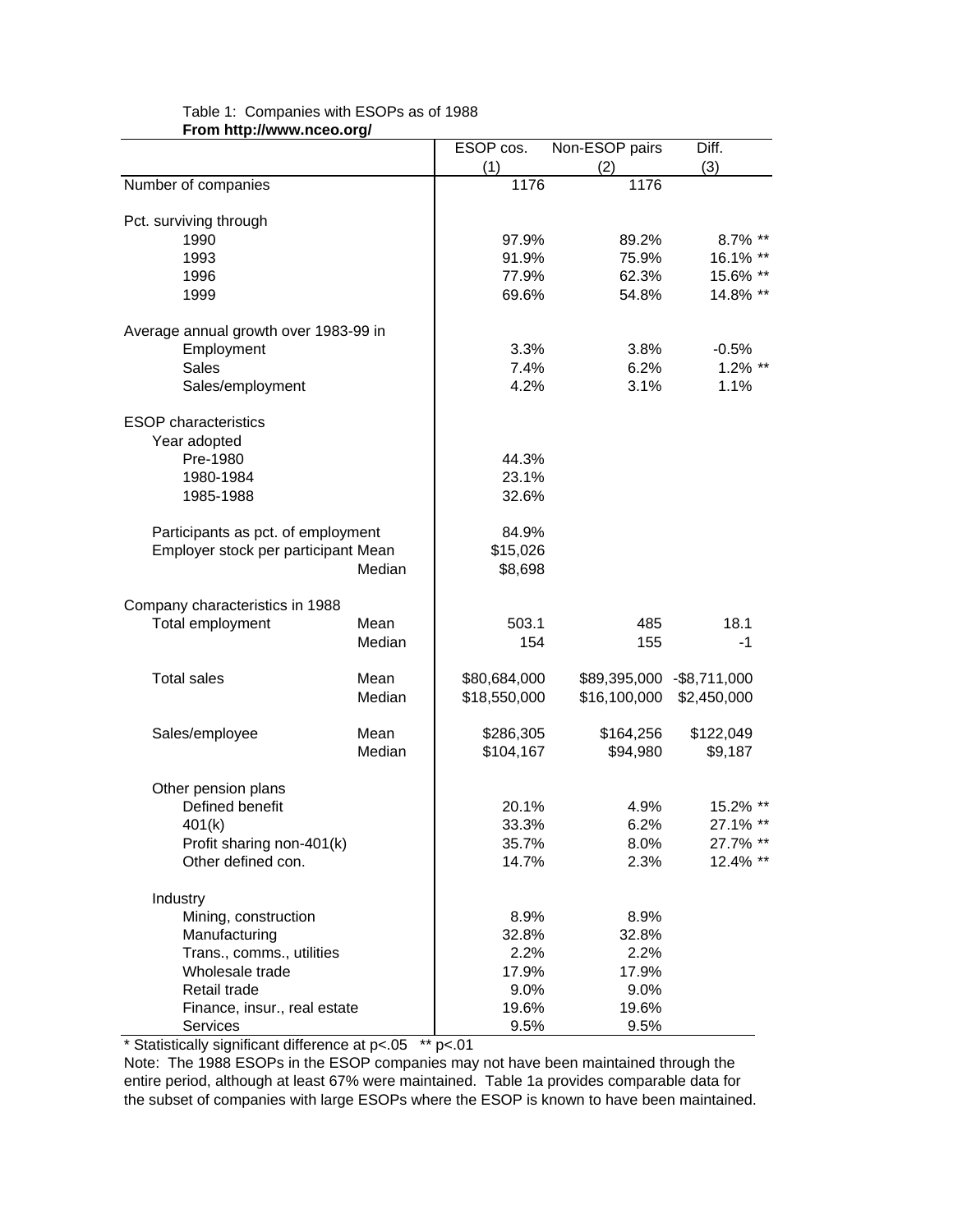|                                       |        | ESOP cos.     | Non-ESOP pairs | Diff.                        |
|---------------------------------------|--------|---------------|----------------|------------------------------|
|                                       |        | (1)           | (2)            | (3)                          |
| Number of companies                   |        | 610           | 610            |                              |
|                                       |        |               |                |                              |
| Pct. surviving through                |        |               |                |                              |
| 1990                                  |        | 96.7%         | 88.9%          | 7.9% **                      |
| 1993                                  |        | 89.2%         | 75.2%<br>61.6% | 13.9% **<br>10.8% **         |
| 1996                                  |        | 72.5%         |                |                              |
| Average annual growth over 1983-99 in |        |               |                |                              |
| Employment                            |        | 4.6%          | 3.5%           | 1.2%                         |
| <b>Sales</b>                          |        | 8.1%          | 6.0%           | 2.2% **                      |
| Sales/employment                      |        | 3.7%          | 3.6%           | 0.1%                         |
|                                       |        |               |                |                              |
| <b>ESOP</b> characteristics           |        |               |                |                              |
| Year adopted                          |        |               |                |                              |
| Pre-1980                              |        | 46.7%         |                |                              |
| 1980-1984                             |        | 21.3%         |                |                              |
| 1985-1988                             |        | 32.0%         |                |                              |
|                                       |        |               |                |                              |
| Participants as pct. of employment    |        |               |                |                              |
| Employer stock per participant Mean   |        | \$15,288      |                |                              |
|                                       | Median | \$9,147       |                |                              |
|                                       |        |               |                |                              |
| Company characteristics in 1988       |        |               |                |                              |
| Total employment                      | Mean   | 679.7         | 648.6          | 31.1                         |
|                                       | Median | 195           | 200            | -5                           |
| <b>Total sales</b>                    | Mean   | \$100,252,000 |                | \$123,773,000 - \$23,521,000 |
|                                       | Median | \$24,900,000  | \$23,500,000   | \$1,400,000                  |
|                                       |        |               |                |                              |
| Sales/employee                        | Mean   | \$193,256     | \$170,578      | \$22,678                     |
|                                       | Median | \$104,231     | \$94,118       | \$10,113                     |
|                                       |        |               |                |                              |
| Other pension plans                   |        |               |                |                              |
| Defined benefit                       |        | 21.5%         | 5.4%           | 16.1% **                     |
| 401(k)                                |        | 36.1%         | 6.6%           | 29.5% **                     |
| Profit sharing non-401(k)             |        | 40.0%         | 9.0%           | 31.0% **                     |
| Other defined con.                    |        | 16.2%         | 2.5%           | 13.7% **                     |
|                                       |        |               |                |                              |
| Industry                              |        |               |                |                              |
| Mining, construction                  |        | 7.7%          | 7.7%           |                              |
| Manufacturing                         |        | 32.3%         | 32.3%          |                              |
| Trans., comms., utilities             |        | 2.1%          | 2.1%           |                              |
| Wholesale trade                       |        | 18.9%         | 18.9%          |                              |
| Retail trade                          |        | 9.5%          | 9.5%           |                              |
| Finance, insur., real estate          |        | 17.9%         | 17.9%          |                              |
| <b>Services</b>                       |        | 11.6%         | 11.6%          |                              |

## Table 1a: Companies with Large ESOPs in 1988, Where ESOP Is Known to Continue

\* Statistically significant difference at p<.05 \*\* p<.01